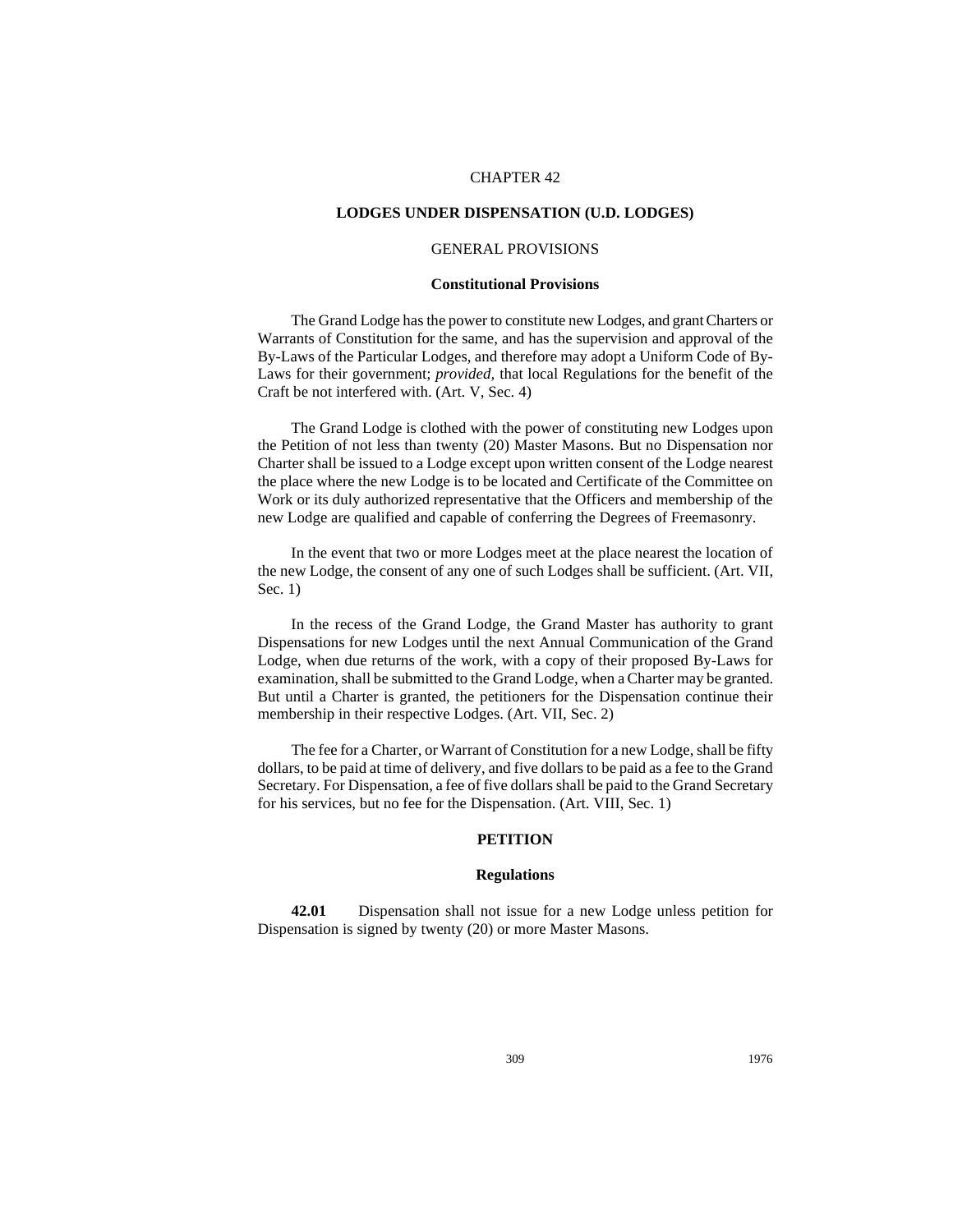## **42.02 Digest of Masonic Law Chap. 42 References**

The Master of a Chartered Lodge cannot be a petitioner for U.D. Lodge. Reg. 19.18

#### **Rulings and Decisions**

Plural Members of a Particular Lodge U.D. may sign the Charter of said Lodge U.D. without forfeiting their membership in their Home Lodge. (2005 Proc. 115)

## **OTHER LODGES CONSENT References**

See Art. VII, Sec. 1 above.

#### **Regulations**

**42.02** A new Lodge will not be established within the jurisdiction of a Chartered Lodge against its consent (Constitution, Article VII, Section 1), but the Grand Lodge may recommend a favorable consideration of the subject.

#### **CHARTER**

## **Regulations**

**42.03** All Charters granted to U.D. Lodges shall be deposited with the Grand Secretary, and held by him subject to the order of the Grand Master, to be delivered to the Lodge by the constituting Officer at the time the Lodge is constituted and the Officers duly installed.

## **WORSHIPFUL MASTER**

## **Regulations**

**42.04** The Master of a Lodge Under Dispensation shall be a Past Master of a Florida Lodge, however, the Grand Master may waive this Regulation in his discretion. (1984)

## **MASONIC DISTRICT**

#### **Regulations**

**42.05** When Charters are granted U.D. Lodges it is the Grand Master's responsibility to assign them to the proper Masonic District.

#### **OPENING AND SETTING TO WORK**

#### **Regulations**

**42.06** When a Lodge under Dispensation is to be set to work, a Communication shall be called for the purpose by the designated Master. The Grand Master, or his duly authorized representative, shall preside and open the Lodge. The Dispensation shall be read and ordered recorded in full in the minutes, and the Lodge instructed in regard to its powers and duties. The Officers appointed shall not be installed, but shall be placed in charge of the Lodge, and the Dispensation, a copy of the Constitution and the Laws of this Grand Lodge, and a copy of the Monitor, shall be delivered to the Master.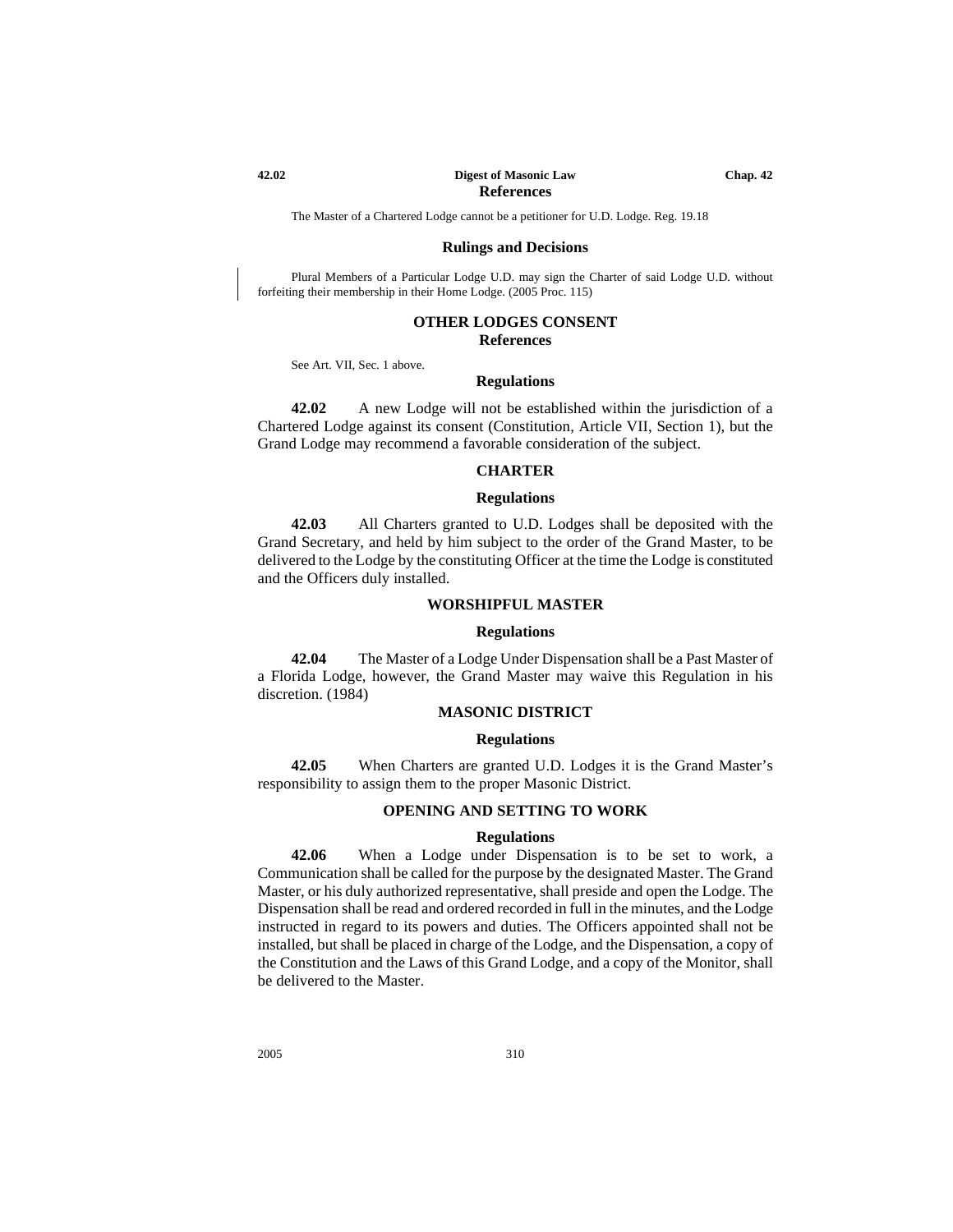# **POWERS OF GRAND MASTER**

## **Regulations**

**42.07** Lodge under Dispensation is a creature of the Grand Master by virtue of a Constitutional provision (Article VII, Section 2). It possesses no power or authority, except such as is expressly stated in Dispensation. Its existence extends only to the first day of the month in which the next Annual Communication of the Grand Lodge will be held, to which its authority, records, and documents must be surrendered.

If no Charter is applied for, and it is desired by the members of the late U.D. Lodge to continue its Dispensation, petition for same must be presented to the Grand Master after the close of Grand Lodge, as petitions for the U.D. Lodges must be made to the Grand Master in recess, and not to the Grand Lodge while in session. None but members of Florida Lodges in good standing, dual members in good standing, and dimitted Masons, in or out of Florida, are eligible to sign petition for a Lodge U.D. and then only if dimits of dimitted Masons, and receipts for current year's dues of members of Florida Lodges, are filed with the Grand Secretary, along with the petition.

If a Charter is granted to a U.D. Lodge, the Grand Secretary shall transmit with the Charter a true and correct copy of all dimits filed in his office with the petition for the U.D. Lodge and the Charter.

U.D. Lodges cannot affiliate members, but the Grand Master may add qualified members at any time by unanimous request of the U.D. Lodge expressed by unanimous ball ballot at a Stated Communication. It is also his prerogative to remove any member or members, or to revoke the Dispensation.

## **JURISDICTION AND POWERS**

## **Regulations**

**42.08** A Lodge U.D. cannot entertain charges against any of its members, nor try them for Masonic offenses. A Lodge U.D. is a creature of the Grand Master, who can add to or strike members from its roll at his discretion.

**42.09** A Lodge under Dispensation cannot legislate except to arrange for its meetings and fees for Degrees, but Brethren receiving the M.M. Degree therein are members thereof. It cannot elect Officers, make By-Laws, affiliate members, grant dimits, or install its Officers. Nor is the Worshipful Master designated in the Dispensation entitled, at any time, to the title or Degree of "Past Master."

 $\overline{1}$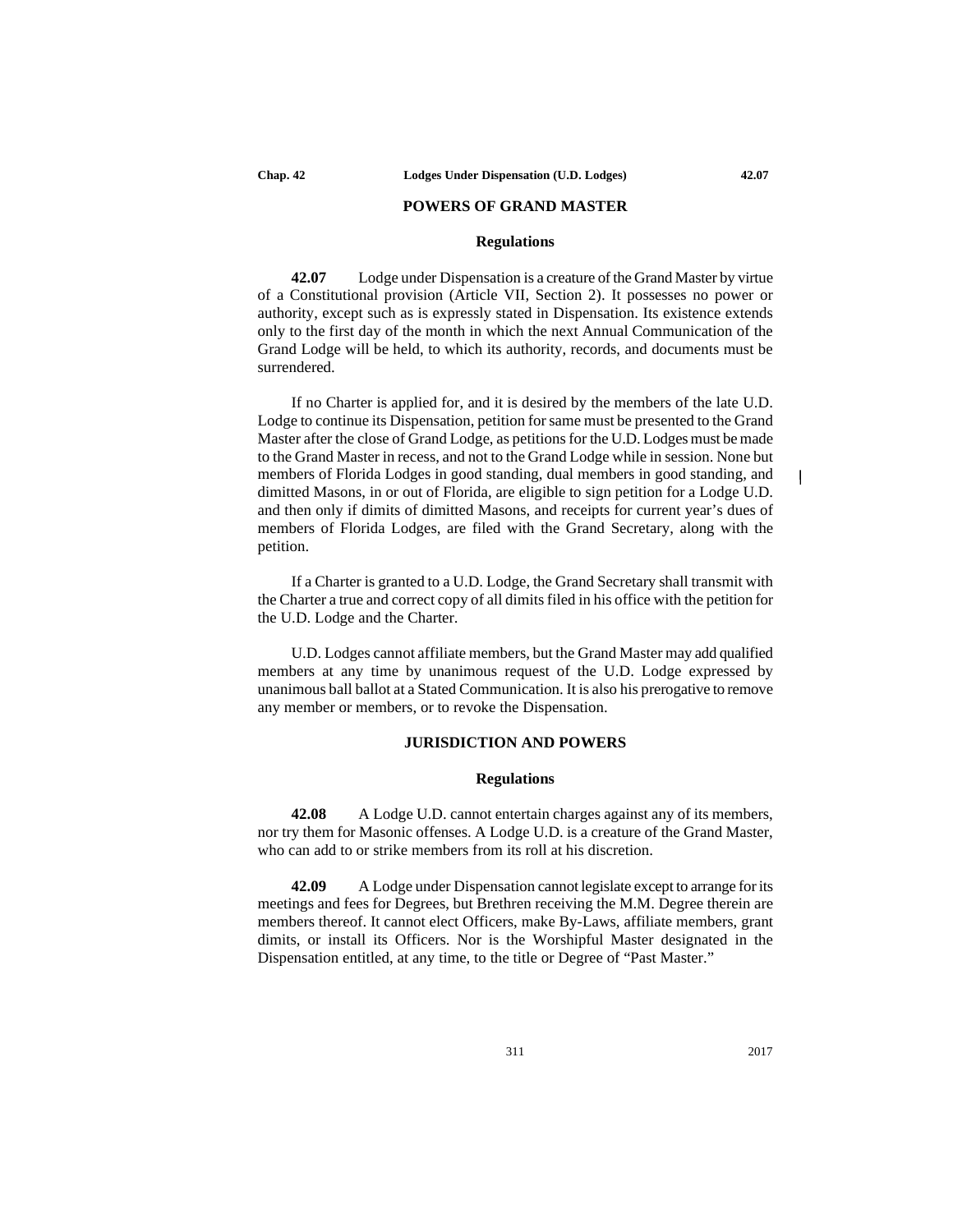#### **42.10 Digest of Masonic Law Chap. 42**

A Lodge, therefore, cannot make By-Laws for its government while working under Dispensation, but under the provisions of Article VII, Section 2 of the Constitution, a Lodge U.D., when petitioning for a Charter, is required to submit to the Grand Lodge, for its examination, a copy of proposed By-Laws for its government as a new Lodge, to be regularly adopted by the new Lodge, if and when, it is Chartered, constituted, and its Officers duly installed.

**42.10** Lodges U.D. have the same right of jurisdiction as Chartered Lodges. Non-Masons living within its jurisdiction must petition the U.D. Lodges, but the U.D. Lodge does not acquire jurisdiction over a non-Mason who had previously petitioned a more distant Lodge.

**42.11** Lodges under Dispensation are subject to the same Regulations as Chartered Lodges, as to balloting for candidates and the time which must elapse between the Degrees.

#### **Rulings and Decisions**

- (b) U.D. Lodge does not have authority to collect affiliation fee.
- (c) U.D. Lodge has no authority to issue receipts for dues to members.
- (d) U.D. Lodge does not have authority to refuse paid up member in good standing the privilege of signing petition for Charter.
- (e) There is no provision for use of petitions for affiliation by U.D. Lodge. The proper procedure is for Lodge by unanimous vote to request Grand Master to add to roll of members. (1959 Proc. 59-60, 164)

# **MEMBERSHIP AND DUES**

#### **Regulations**

**42.12** Membership in a U.D. Lodge in no way affects the membership of a member of a Chartered Lodge.

**42.13** All Brethren who are members of a Lodge U.D. when a Charter is granted may become members of the newly Chartered Lodge by signing the petition for Charter, but this is not compulsory, and those members of Chartered Lodges who do not sign the petition for Charter retain their membership in their respective Lodges, unaffected. A Master Mason, raised in a U.D. Lodge, becomes a Charter member automatically, if and when Charter is granted, and does not have to sign petition for Charter. Newly Chartered Lodges are authorized to complete Degree work begun while they were U.D. Dimitted members of a Lodge U.D. may sign petition for Charter and become Charter members of the new Lodge. If they fail to sign the petition for Charter, their dimits are returned to them.